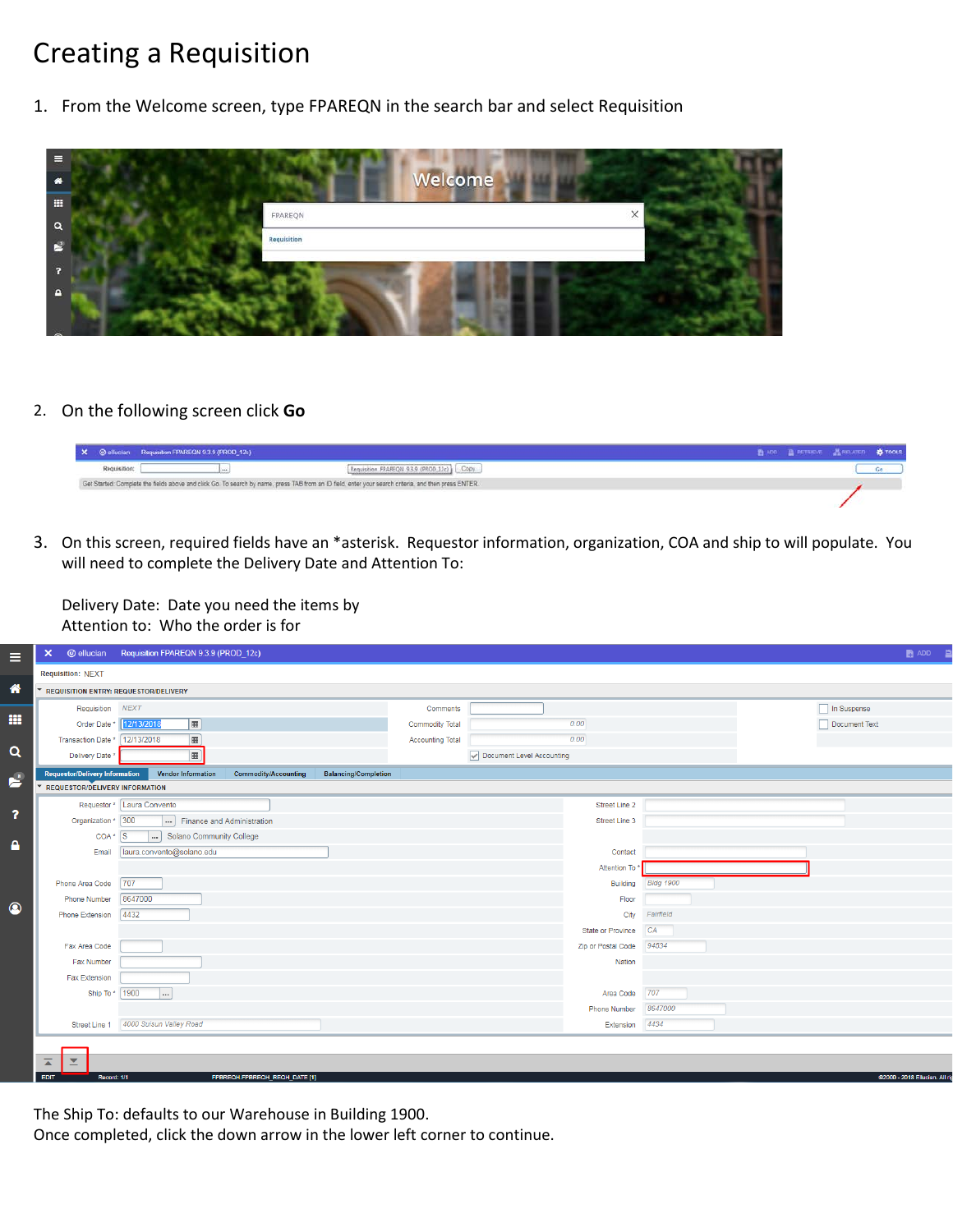4. On the next screen, enter the Vendor Number in the Vendor field. If you don't know your vendor number, you can look up the code by clicking the ellipses icon […] to the right of the Vendor field box.

| Ξ                     | ×                        | <b>@</b> ellucian                            |             | Requisition FPAREQN 9.3.9 (PROD_12c) |                             |                             |                         |                   |
|-----------------------|--------------------------|----------------------------------------------|-------------|--------------------------------------|-----------------------------|-----------------------------|-------------------------|-------------------|
|                       |                          | <b>Requisition: NEXT</b>                     |             |                                      |                             |                             |                         |                   |
|                       | $\overline{\phantom{a}}$ | <b>REQUISITION ENTRY: REQUESTOR/DELIVERY</b> |             |                                      |                             |                             |                         |                   |
|                       |                          | Requisition                                  | <b>NEXT</b> |                                      |                             |                             | Comments                |                   |
|                       |                          | Order Date                                   | 12/13/2018  |                                      |                             |                             | <b>Commodity Total</b>  |                   |
|                       |                          | <b>Transaction Date</b>                      | 12/13/2018  |                                      |                             |                             | <b>Accounting Total</b> |                   |
|                       |                          | Delivery Date                                | 12/21/2018  |                                      |                             |                             |                         | Document Lev<br>✓ |
| $\blacktriangleright$ |                          | <b>Requestor/Delivery Information</b>        |             | <b>Vendor Information</b>            | <b>Commodity/Accounting</b> | <b>Balancing/Completion</b> |                         |                   |
|                       | ▼                        | <b>VENDOR INFORMATION</b>                    |             |                                      |                             |                             |                         |                   |
|                       |                          | Vendor                                       |             |                                      |                             |                             |                         |                   |
|                       |                          |                                              | Vendor Hold |                                      |                             |                             |                         |                   |
|                       |                          | Address Type                                 | $\cdots$    |                                      |                             |                             |                         |                   |
|                       |                          | Seguence                                     |             |                                      |                             |                             |                         |                   |

To find your vendor, select Entity Name/ID Search



Under "DETAILS" Section, Type Vendor in "Last Name" with a % before and in between and after all words (case sensitive)

| ×       | <b>@</b> ellucian                                              |                               |                      | Entity Name/ID Search FTIIDEN 9.3.6 (PROD 12c) |                    |                           |                    |                         |     |  |
|---------|----------------------------------------------------------------|-------------------------------|----------------------|------------------------------------------------|--------------------|---------------------------|--------------------|-------------------------|-----|--|
|         | <b>ENTITY NAME/ID SEARCH</b>                                   |                               |                      |                                                |                    |                           |                    |                         |     |  |
|         |                                                                | $\blacktriangleright$ Vendors |                      |                                                |                    |                           |                    | Proposal Personnel      |     |  |
|         |                                                                | <b>Terminated Vendors</b>     |                      |                                                |                    | <b>Financial Managers</b> |                    |                         |     |  |
|         | <b>Grant Personnel</b><br><b>Terminated Financial Managers</b> |                               |                      |                                                |                    |                           |                    |                         |     |  |
|         | <b>DETAILS</b>                                                 |                               |                      |                                                |                    |                           |                    |                         |     |  |
|         | <b>Basic Filter</b>                                            | <b>Advanced Filter</b>        |                      |                                                |                    |                           |                    |                         |     |  |
|         |                                                                |                               |                      |                                                |                    |                           |                    |                         |     |  |
| ID      |                                                                | $\bullet$                     | <b>Last Name</b>     | $\bullet$                                      | <b>First Name</b>  | $\bullet$                 | <b>Middle Name</b> |                         | ٥   |  |
|         |                                                                |                               |                      |                                                |                    |                           |                    |                         |     |  |
|         |                                                                |                               |                      |                                                |                    |                           |                    |                         |     |  |
| ID      |                                                                | <b>Last Name</b>              |                      | <b>First Name</b>                              | <b>Middle Name</b> | <b>Entity Indicator</b>   |                    | <b>Change Indicator</b> | Ven |  |
| $\odot$ | Case Insensitive Query                                         |                               |                      |                                                |                    |                           |                    |                         |     |  |
|         |                                                                |                               | Case Sensitive Query |                                                |                    |                           |                    |                         |     |  |

For example %Amazon% or %Eagle%Eye%, then click F8 to search or "Go".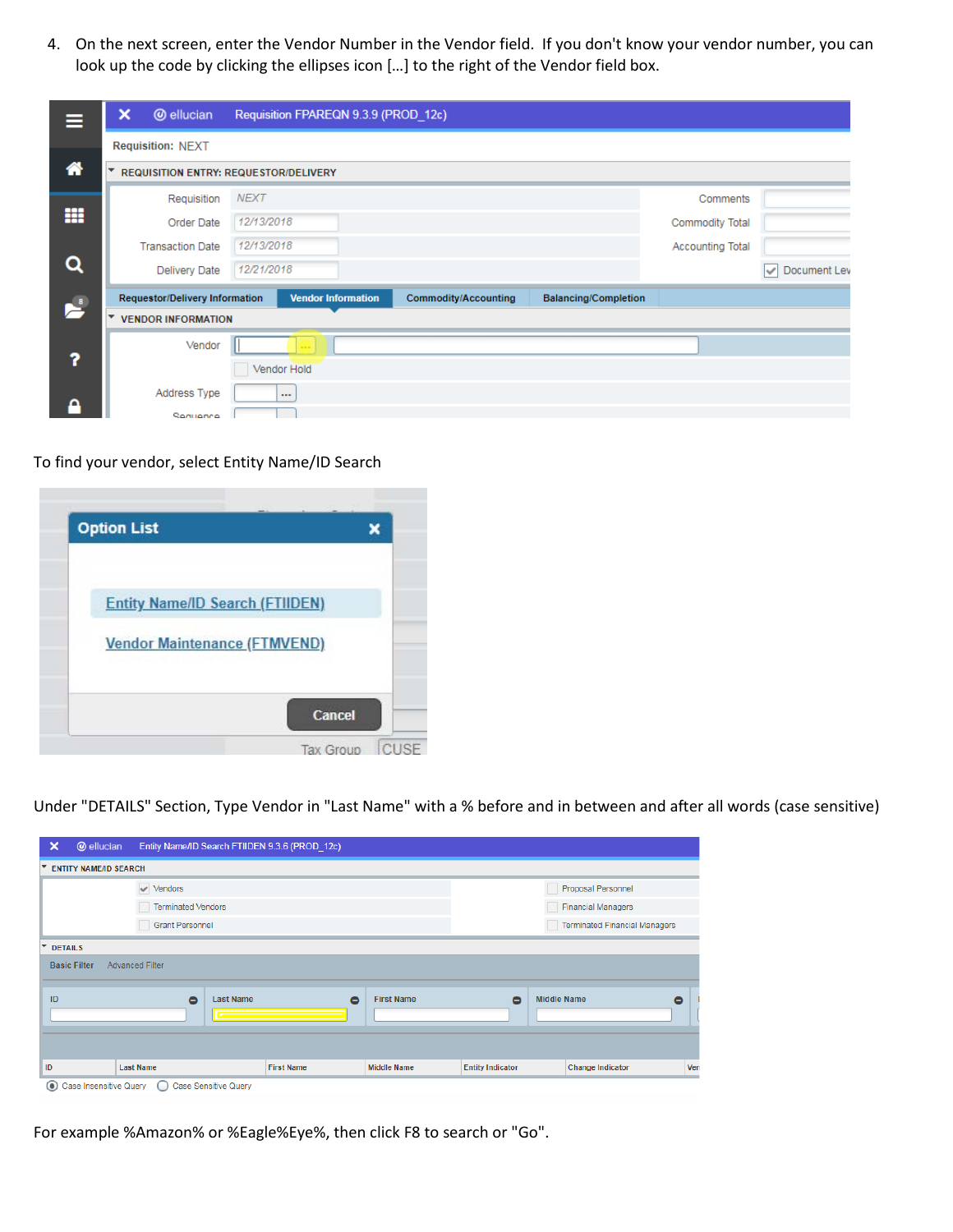Note: For looking up consultants, use "Last Name" and "First Name" boxes. You may use the % signs in your search.

|                           | $\vee$ Vendors                            |                                |           | Proposal Personnel                   |           |                         |  |
|---------------------------|-------------------------------------------|--------------------------------|-----------|--------------------------------------|-----------|-------------------------|--|
|                           | <b>Terminated Vendors</b>                 |                                |           | <b>Financial Managers</b>            |           |                         |  |
|                           | Grant Personnel                           |                                |           | <b>Terminated Financial Managers</b> |           |                         |  |
|                           | Advanced Filter                           |                                |           |                                      |           |                         |  |
| <b>Basic Filter</b><br>ID | $\bullet$<br><b>Last Name</b><br>%Amazon% | $\bullet$<br><b>First Name</b> | $\bullet$ | <b>Middle Name</b>                   | $\bullet$ | <b>Entity Indicator</b> |  |

5. After you run your search, highlight the vendor you need. Double click to select or click the Select button in the lower right corner of the screen.

| <b>* ENTITY NAME/ID SEARCH</b> |                                 |            |             |                         |                               |        |                   |        |                 | <b>C</b> leaset Chalada Fa Copy F. Filter. |             |                  |
|--------------------------------|---------------------------------|------------|-------------|-------------------------|-------------------------------|--------|-------------------|--------|-----------------|--------------------------------------------|-------------|------------------|
|                                | v Vendors                       |            |             |                         | Proposal Personnel            |        |                   |        | Agencies        |                                            |             |                  |
|                                | Terminated Vendors              |            |             |                         | Financial Managers            |        |                   |        | All             |                                            |             |                  |
|                                | Grant Personnel                 |            |             |                         | Terminated Financial Managers |        |                   |        |                 |                                            |             |                  |
| <b>T</b> DETAILS               |                                 |            |             |                         |                               |        |                   |        |                 | □ Intert □ Delete 『m Copy Y. Filter        |             |                  |
| Active filters:                | Last Name: %Amazon% @ Clear All |            |             |                         |                               |        |                   |        |                 |                                            |             | Filter Again   O |
| 1D                             | Last Name                       | First Name | Middle Name | <b>Entity Indicator</b> | Change Indicator              | Vendor | Financial Manager | Agency | Grant Personnel | Proposal Personnel                         | Name Type   |                  |
| 101365423                      | Amazon.com                      |            |             | Corporation             |                               | Yes    | No.               | No:    | No.             | No.                                        | <b>LEGL</b> |                  |
|                                | H 4 Tip 1 H 10 + Par Pape       |            |             |                         |                               |        |                   |        |                 |                                            |             | Record 1 of 1    |

The Vendor Number መመመመ

will populate in your requisition.

| ×                                            | <b>@ ellucian</b> Requisition FPAREQN 9.3.9 (PROD_12c)   |                             |                           |                      |                                   |                  |
|----------------------------------------------|----------------------------------------------------------|-----------------------------|---------------------------|----------------------|-----------------------------------|------------------|
| <b>Requisition: NEXT</b>                     |                                                          |                             |                           |                      |                                   |                  |
| <b>REQUISITION ENTRY: REQUESTOR/DELIVERY</b> |                                                          |                             |                           |                      |                                   |                  |
| Requisition NEXT                             |                                                          | Comments                    |                           |                      |                                   | $\Box$ In Suspen |
| Order Date                                   | 12/13/2018                                               | <b>Commodity Total</b>      |                           | 0.00                 |                                   | Document         |
| <b>Transaction Date</b>                      | 12/13/2018                                               | <b>Accounting Total</b>     |                           | 0.00                 |                                   |                  |
| <b>Delivery Date</b>                         | 12/21/2018                                               |                             | Document Level Accounting |                      |                                   |                  |
| <b>Requestor/Delivery Information</b>        | <b>Vendor Information</b><br><b>Commodity/Accounting</b> | <b>Balancing/Completion</b> |                           |                      |                                   |                  |
| <b>VENDOR INFORMATION</b>                    |                                                          |                             |                           |                      |                                   |                  |
| Vendor                                       | 101365423<br>Amazon.com                                  |                             |                           | Contact              |                                   |                  |
|                                              | Vendor Hold                                              |                             |                           | Email                |                                   |                  |
| Address Type                                 | <b>BU</b><br>$\overline{\phantom{a}}$                    |                             |                           |                      |                                   |                  |
| Sequence                                     | $1$                                                      |                             |                           | Phone Area Code      | 703                               |                  |
|                                              |                                                          |                             |                           | <b>Phone Number</b>  | 8806100                           |                  |
| Street Line 1                                | PO Box 81226                                             |                             |                           | Phone Extension      |                                   |                  |
| Street Line 2                                |                                                          |                             |                           |                      |                                   |                  |
| Street Line 3                                |                                                          |                             |                           | Fax Area Code        |                                   |                  |
|                                              |                                                          |                             |                           | Fax Number           |                                   |                  |
| City                                         | Seattle                                                  |                             |                           | <b>Fax Extension</b> |                                   |                  |
| State or Province                            | WA                                                       |                             |                           | <b>Discount</b>      | $\cdots$                          |                  |
| Zip or Postal Code                           | 98108-1300                                               |                             |                           | <b>Tax Group</b>     | [CUSE  ] California Use Tax Group |                  |
| Nation                                       |                                                          |                             |                           | Currency             | $\cdots$                          |                  |
|                                              |                                                          |                             |                           |                      |                                   |                  |
| $\overline{\blacktriangle}$<br>≍             |                                                          |                             |                           |                      |                                   |                  |
| EDIT  <br>Record: 1/1                        | FPBREQH.VENDOR SPRIDEN NAME [1]                          |                             |                           |                      |                                   |                  |

Once completed, click the down arrow in the lower left corner to continue to Commodity Section.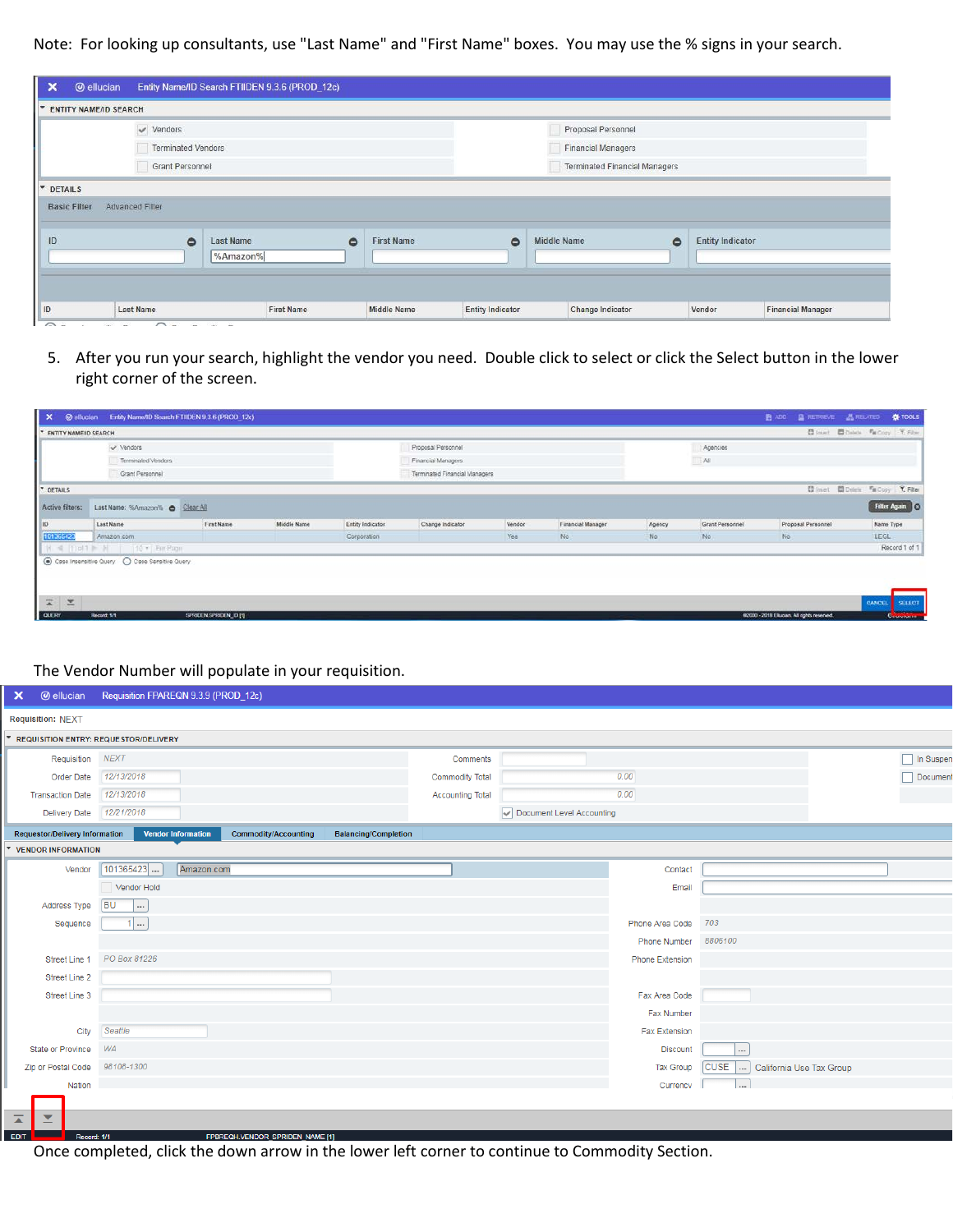## **6.** In the Commodity/Accounting Section. **(At this time, please write down your Requisition Number at the top left)**

- a. Enter the description of the goods you are purchasing in the Description field.
	- i. If there is a part number, include it with your description
- b. Enter the unit of measure in the U/M field. (ex. EA, CSE, SVC, BOX)
- c. Enter the Tax Group. CUSE = California Use Tax is the Default (For No Tax = type in NTX)
- d. Enter the quantity in the Quantity field.
- e. Enter the price in the Unit Price field.

| ×    | <b>@</b> ellucian                     |            | Requisition FPAREQN 9.3.9 (PROD_12c) |      |                             |                             |                  |                  |                           |          |        |
|------|---------------------------------------|------------|--------------------------------------|------|-----------------------------|-----------------------------|------------------|------------------|---------------------------|----------|--------|
|      | Requisition: R0017011                 |            |                                      |      |                             |                             |                  |                  |                           |          |        |
| w.   | REQUISITION ENTRY: REQUESTOR/DELIVERY |            |                                      |      |                             |                             |                  |                  |                           |          |        |
|      | Requisition                           | R0017011   |                                      |      |                             |                             | Comments         |                  |                           |          |        |
|      | Order Date                            | 12/13/2018 |                                      |      |                             |                             | Commodity Total  |                  | 0.00                      |          |        |
|      | <b>Transaction Date</b>               | 12/13/2018 |                                      |      |                             |                             | Accounting Total |                  | 0.00                      |          |        |
|      | Delivery Date                         | 12/21/2018 |                                      |      |                             |                             |                  |                  | Occument Level Accounting |          |        |
|      | <b>Requestor/Delivery Information</b> |            | Vendor Information                   |      | <b>Commodity/Accounting</b> | <b>Balancing/Completion</b> |                  |                  |                           |          |        |
|      | <b>▼ COMMODITY</b>                    |            |                                      |      |                             |                             |                  |                  |                           |          |        |
| Item |                                       |            | Commodity                            |      | Description                 |                             | U/M              | <b>Tax Group</b> |                           | Quantity | Unit P |
|      |                                       |            |                                      | des. |                             |                             |                  | CUSE             |                           |          |        |
|      | $ A  =  T $ of $I \triangleright H$   |            | 10 v Per Page                        |      |                             |                             |                  |                  |                           |          |        |
|      | Extended Amount                       |            |                                      |      |                             |                             | Tax              |                  |                           |          |        |
|      | Discount                              |            |                                      |      |                             |                             | Commodity Total  |                  |                           |          |        |
|      | Additional                            |            |                                      |      |                             |                             | Document Total   |                  |                           |          |        |

If your description does not fit in the description field, you can enter additional information in the Item Text. From the Related tab in the upper right corner of the screen, select Item Text.

| ADD <b>E</b> RETRIEVE                     | <b>RELATED</b> | <b>K</b> TOOLS |
|-------------------------------------------|----------------|----------------|
| Q Search                                  |                |                |
| Review Commodity Information<br>[FOICOMM] |                |                |
| Item Text [FOAPOXT]                       |                |                |
| Document Text [FOAPOXT]                   |                |                |
| Commodity Text [FOATEXT]                  |                |                |

From the item text screen, click "Go" in the upper right corner.

| $\mathbf{X}$       | @ ellucian Procurement Text Entry FOAPOXT 9.3.6 (PROD 12c)                                                                                            |                                          | <b>BADD BRETHEVE</b> AREATED <b>&amp; TOOLS</b> |    |
|--------------------|-------------------------------------------------------------------------------------------------------------------------------------------------------|------------------------------------------|-------------------------------------------------|----|
| Text Type: REQ     |                                                                                                                                                       | Code: R0017011                           |                                                 | do |
| Change Sequence:   |                                                                                                                                                       | item Number:                             |                                                 |    |
| Vendor:            | Amazon.com<br>101365423                                                                                                                               | Commodity: Merge Works Acoustic Partitio |                                                 |    |
|                    | 1999 - A ANGER                                                                                                                                        | Description                              |                                                 |    |
| Modify Clause:     |                                                                                                                                                       | Copy Commodity:                          |                                                 |    |
|                    |                                                                                                                                                       | Text                                     |                                                 |    |
| Default Increment: |                                                                                                                                                       |                                          |                                                 |    |
|                    | Get Started. Complete the fields above and click Go. To search by name, press TAB from an ID field, enter your search criteria, and then press ENTER. |                                          |                                                 |    |
|                    |                                                                                                                                                       |                                          |                                                 |    |
|                    |                                                                                                                                                       |                                          |                                                 |    |
|                    |                                                                                                                                                       |                                          |                                                 |    |
|                    |                                                                                                                                                       |                                          |                                                 |    |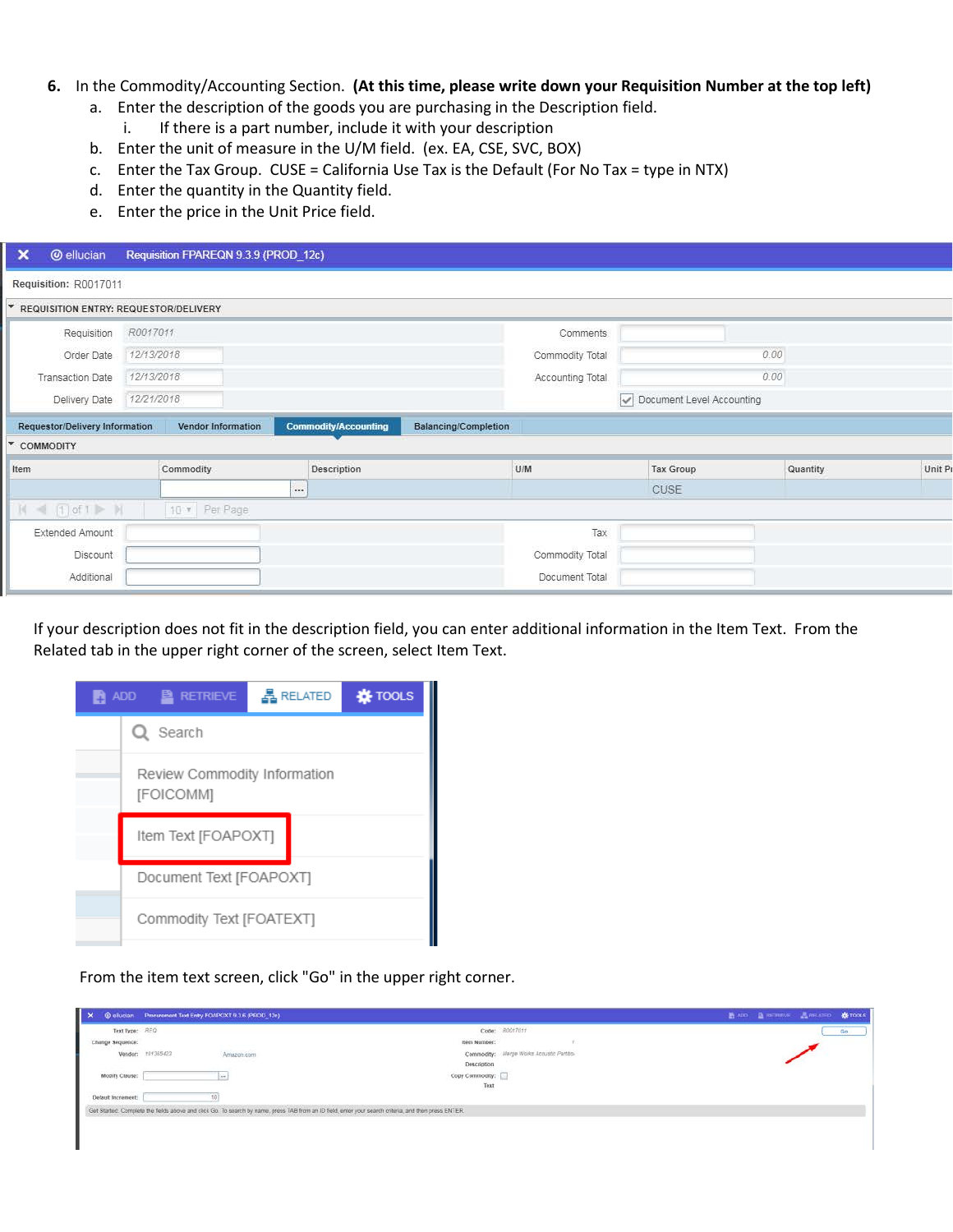Text is limited to a total of 60 Characters (Characters and spaces combined). If you have additional text, click insert or press the down arrow on your keyboard. To save your text, click Save in the bottom right corner of the screen.

| $\mathbf{R}$<br>@ ellucian Procurement Text Entry FOAPOXT 9.3.6 (PROD_12c) |                                                                                                                                                                                                           | 图 ADD 图 RETRIEVE 图 RELATED 查 TOOLS          |        |                                    |
|----------------------------------------------------------------------------|-----------------------------------------------------------------------------------------------------------------------------------------------------------------------------------------------------------|---------------------------------------------|--------|------------------------------------|
|                                                                            | Text Type: REQ Code: R0017011 Change Sequence: Nem Number: 1 Vendor: 101365423 Amazon.com Commodity Description: Merge Works Acoustic Partition Modify Clause: Copy Commodity Text: Default Increment: 10 |                                             |        | <b>Start Over</b>                  |
| <b>T PROCUREMENT TEXT ENTRY</b>                                            |                                                                                                                                                                                                           |                                             |        | Chinen: O Delete Fa Copy T, Filter |
| Text                                                                       | Clause Number                                                                                                                                                                                             | Print <sup>*</sup>                          | Line   |                                    |
| Sound Absorbing Desk Divider                                               |                                                                                                                                                                                                           |                                             |        |                                    |
| 60° W x 24°H Privacy Desk                                                  |                                                                                                                                                                                                           |                                             |        | 20 <sup>1</sup>                    |
| Mounted Cubicle Panel, Ash Gray                                            |                                                                                                                                                                                                           | M                                           |        |                                    |
| <b>CHE IVI of Y 3- 30</b><br>10 · Pet Page                                 |                                                                                                                                                                                                           |                                             |        | Record 3 of 3                      |
|                                                                            |                                                                                                                                                                                                           |                                             |        |                                    |
|                                                                            |                                                                                                                                                                                                           |                                             |        |                                    |
| $\overline{a}$<br>$\overline{\phantom{a}}$                                 |                                                                                                                                                                                                           |                                             | CANCEL | SAVE<br><b>SELECT</b>              |
| EDIT<br>Record: 3/3<br>FOBTEXT FOBTEXT_TEXT [3]                            |                                                                                                                                                                                                           | 62000 - 2018 Ellusian. All rights reserved. |        | <b>Eliunian</b>                    |

Once saved, close out of this page by Clicking the "X" on top left and you will return to your requisition.

| X @ ellucian Procurement Text Entry FOAPOXT 9.3.6 (PROD_12c)                                                                                                                                              |                                     | ■ ADD 鱼 RETRIEVE 品 RELATED 娄 TOOLS |                 |
|-----------------------------------------------------------------------------------------------------------------------------------------------------------------------------------------------------------|-------------------------------------|------------------------------------|-----------------|
| Text Type: REQ Code: R0017011 Change Sequence: Nem Number: 1 Vendor: 101365423 Amazon.com Commodity Description: Merge Works Acoustic Partition Modify Clause: Copy Commodity Text: Default Increment: 10 |                                     | Saved successfully (3 rows saved)  |                 |
| * PROCUREMENT TEXT ENTRY                                                                                                                                                                                  | Chineset C Delete Va Copy Y, Filter |                                    |                 |
| Text                                                                                                                                                                                                      | Clause Number                       | Print <sup>*</sup>                 | Line            |
| Sound Absorbing Desk Divider                                                                                                                                                                              |                                     |                                    | 10 <sub>1</sub> |
| 60" W x 24"H Privacy Desk                                                                                                                                                                                 |                                     |                                    | 20 <sub>1</sub> |
| Mounted Cubicle Panel, Ash Gray                                                                                                                                                                           |                                     |                                    |                 |
| all Fiel t de M  I 10 v Par Paga                                                                                                                                                                          |                                     |                                    | Record 3 of 3   |
|                                                                                                                                                                                                           |                                     |                                    |                 |

7. Tab until you get back to the Description Field. To add additional items, click insert or press the down arrow on your keyboard.

| ×<br><b>@</b> ellucian                                           |            | Requisition FPAREQN 9.3.9 (PROD 12c) |                                                            |                  |                           |          |      |        |  |
|------------------------------------------------------------------|------------|--------------------------------------|------------------------------------------------------------|------------------|---------------------------|----------|------|--------|--|
| Requisition: R0017011                                            |            |                                      |                                                            |                  |                           |          |      |        |  |
| $\overline{\mathbf{v}}$<br>REQUISITION ENTRY: REQUESTOR/DELIVERY |            |                                      |                                                            |                  |                           |          |      |        |  |
| Requisition                                                      | R0017011   |                                      |                                                            | Comments         |                           |          |      |        |  |
| Order Date                                                       | 12/13/2018 |                                      |                                                            | Commodity Total  | 165.00                    |          |      |        |  |
| <b>Transaction Date</b>                                          | 12/13/2018 |                                      |                                                            | Accounting Total |                           | 0.00     |      |        |  |
| Delivery Date                                                    | 12/21/2018 |                                      |                                                            |                  | Document Level Accounting |          |      |        |  |
| <b>Requestor/Delivery Information</b>                            |            | Vendor Information                   | <b>Commodity/Accounting</b><br><b>Balancing/Completion</b> |                  |                           |          |      |        |  |
| $\mathbf{v}$<br>COMMODITY                                        |            |                                      |                                                            |                  |                           |          |      |        |  |
| Item                                                             |            | Commodity                            | Description                                                | U/M              | Tax Group                 | Quantity |      | Unit I |  |
|                                                                  |            |                                      | Merge Works Acoustic Partition                             | EA               | <b>CUSE</b>               |          | 1.00 |        |  |
| $\begin{bmatrix} 4 & -4 & 1 \end{bmatrix}$ of $1 \Rightarrow M$  |            | 10 v Per Page                        |                                                            |                  |                           |          |      |        |  |
| Extended Amount                                                  |            | 165.00                               |                                                            | Tax              |                           |          |      |        |  |
| Discount                                                         |            | 0.00                                 |                                                            | Commodity Total  | 165.00                    |          |      |        |  |
| Additional                                                       |            | 0.00                                 |                                                            | Document Total   | 165.00                    |          |      |        |  |

- 8. Select the down button in the lower left corner to enter your accounting information. The required accounting fields are
	- a. Fund
	- b. Orgn Organization
	- c. Acct Account
	- d. Program